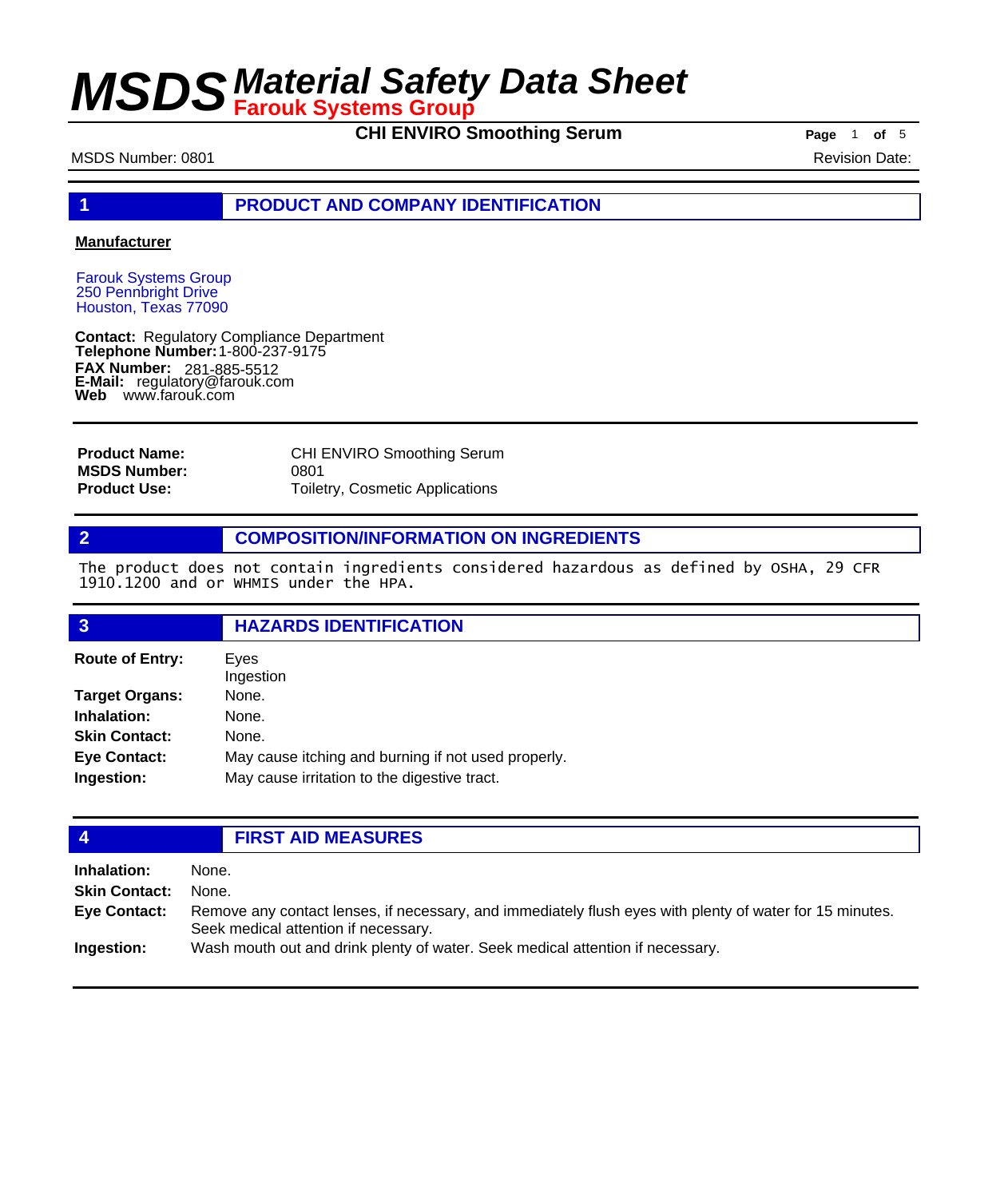# **CHI ENVIRO Smoothing Serum** Page 2 of 5

MSDS Number: 0801 Revision Date: 0801

### **5 FIRE FIGHTING MEASURES**

FLASHPOINT AND METHOD: Not applicable. FLAMMABLE LIQUIDS: Not available. AUTO IGNITION TEMP: None. FLAMMABLE CLASS: None. BURNING RATE OF SOLID: Not available

GENERAL HAZARDS: Evacuate personnel downwind of fire to avoid inhalation of fumes and smoke.

EXTINGUISHING METHODS: Chemical type foam, CO2(Carbon Dioxide), Dry Chemical, Water Fog, Sand HAZARDOUS COMBUSTION PRODUCTS: None.

FIRE FIGHTING PROCEDURES: This product is not flammable.However, hazardous decomposition and combustion products may be formed in a fire situation. Cool exposed containers with water spray to prevent overheating.

FIRE FIGHTING EQUIPMENT: Respiratory and eye protection are required for fire fighting personnel. Full protective equipment (Bunker Gear) and self contained breathing apparatus (SCBA) should be used for all indoor fires and significant outdoor fires. For small outdoor fires, which may be easily extinguished with a portable fire extinguisher, use of a SCBA may not be needed.

# **6 ACCIDENTAL RELEASE MEASURES**

SMALL SPILL: When a spill occurs, use absorbent material on the substance. Dispose of the material according to all local, state and federal regulations. Always use an absorbent material when cleaning up a spill.

ENVIRONMENTAL PRECAUTIONS: Avoid run-off or release into sewers, stormdrains and waterways.

GENERAL PRECAUTIONS: Remove containers away from flammable materials.

#### *HANDLING AND STORAGE* Use appropriate personal protective equipment as specified in Section 8. Handle in a manner consistent with good household/personal techniques and practices. **Handling Precautions:** Keep containers/bottles securely sealed when not in use. Store in cool/dry conditions that do not exceed room temperature. Try to store product in temperatures between 40°F to 90° F. **Storage Requirements:**

# **8 EXPOSURE CONTROLS/PERSONAL PROTECTION**

| <b>Engineering Controls:</b>      | These recommendations provide general guideance for handling this product safely. Because<br>specific use conditions may vary, safety procedures should be developed for each specific<br>application of this product. When developing procedures, always consider potential waste,<br>disposal and personal safety issues. |
|-----------------------------------|-----------------------------------------------------------------------------------------------------------------------------------------------------------------------------------------------------------------------------------------------------------------------------------------------------------------------------|
| <b>Protective Equipment:</b>      | EYES AND FACE: For reasonable foreseeable uses of this product, eye and face protection<br>is not required.<br>SKIN: For reasonable foreseeable uses of this product, skin protection is not required.<br>RESPIRATORY: For reasonable foreseeable uses of this product, respiratory protection is not<br>required.          |
| <b>Exposure Guidelines/Other:</b> | EXPOSURE GUIDELINES: Overexposure is unlikely. Since all parameters cannot be foreseen, the use of engineering controls to reduce<br>exposure may be necessary.                                                                                                                                                             |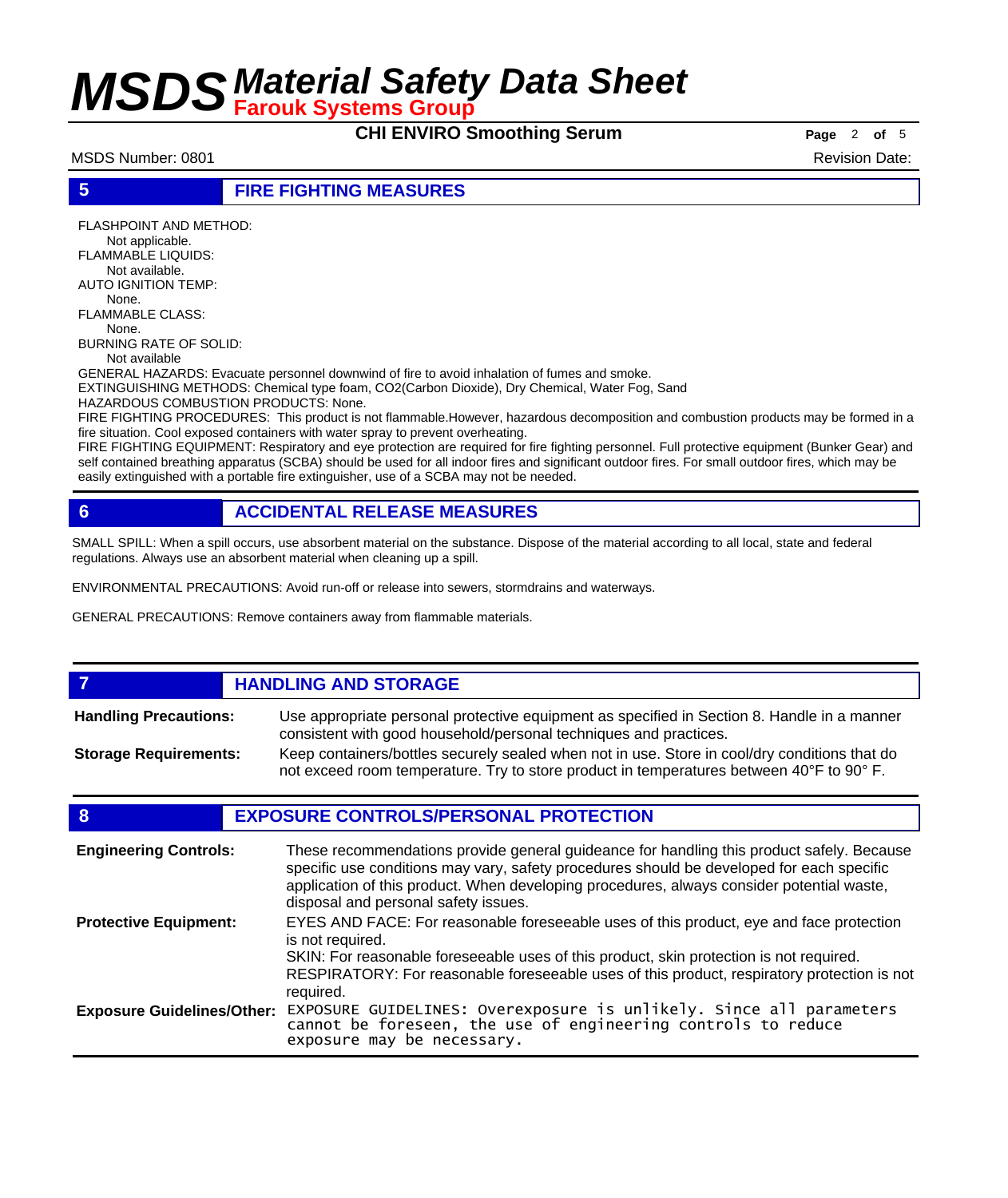**CHI ENVIRO Smoothing Serum Page** 3 of 5

| MSDS Number: 0801      |                                  |                           |           | <b>Revision Date:</b> |
|------------------------|----------------------------------|---------------------------|-----------|-----------------------|
| $\overline{9}$         | PHYSICAL AND CHEMICAL PROPERTIES |                           |           |                       |
| Appearance:            | Slightly hazy liquid             |                           |           |                       |
| <b>Physical State:</b> | Viscous liquid gel               | <b>Boiling Point:</b>     | N/A       |                       |
| Odor:                  | Pleasant perfume fragrance       | Freezing/Melting Pt.: N/A |           |                       |
| pH:                    | N/A                              | Solubility:               | Insoluble |                       |

**Spec Grav./Density:** 0.90 - 1.0

| 10                                            | <b>STABILITY AND REACTIVITY</b> |                 |
|-----------------------------------------------|---------------------------------|-----------------|
| <b>Stability:</b>                             |                                 | YES             |
| <b>Conditions to avoid:</b>                   |                                 | None.           |
| Materials to avoid (incompatability):         |                                 | None.           |
| Hazardous Decomposition products: None known. |                                 |                 |
| <b>Hazardous Polymerization:</b>              |                                 | Will Not Occur. |

**Vapor Pressure:** N/A **Vapor Density:** N/A

### **11 TOXICOLOGICAL INFORMATION**

ACUTE: DERMAL LD50: Not available. ORAL LD50: Not available. INHALATION LC50: Not available. EYE EFFECTS: This product may cause irritation to eyes if not used under normal conditions. TARGET ORGANS: NONE. SENSITIZATIONS: Not available. CARCINOGENICITY: IARC: Listed by IARC - No. NTP: Listed by NTP - No. OSHA: Listed by OSHA - No.

MUTAGENICITY: Not available. REPRODUCTIVE EFFECTS: None. TERATOGENIC EFFECTS: Not available.

## **12 ECOLOGICAL INFORMATION**

ENVIRONMENTAL DATA: Not available. ECOTOXICOLOGICAL INFO: Not available. DISTRIBUTION: Not available. CHEMICAL FATE INFO: Not available.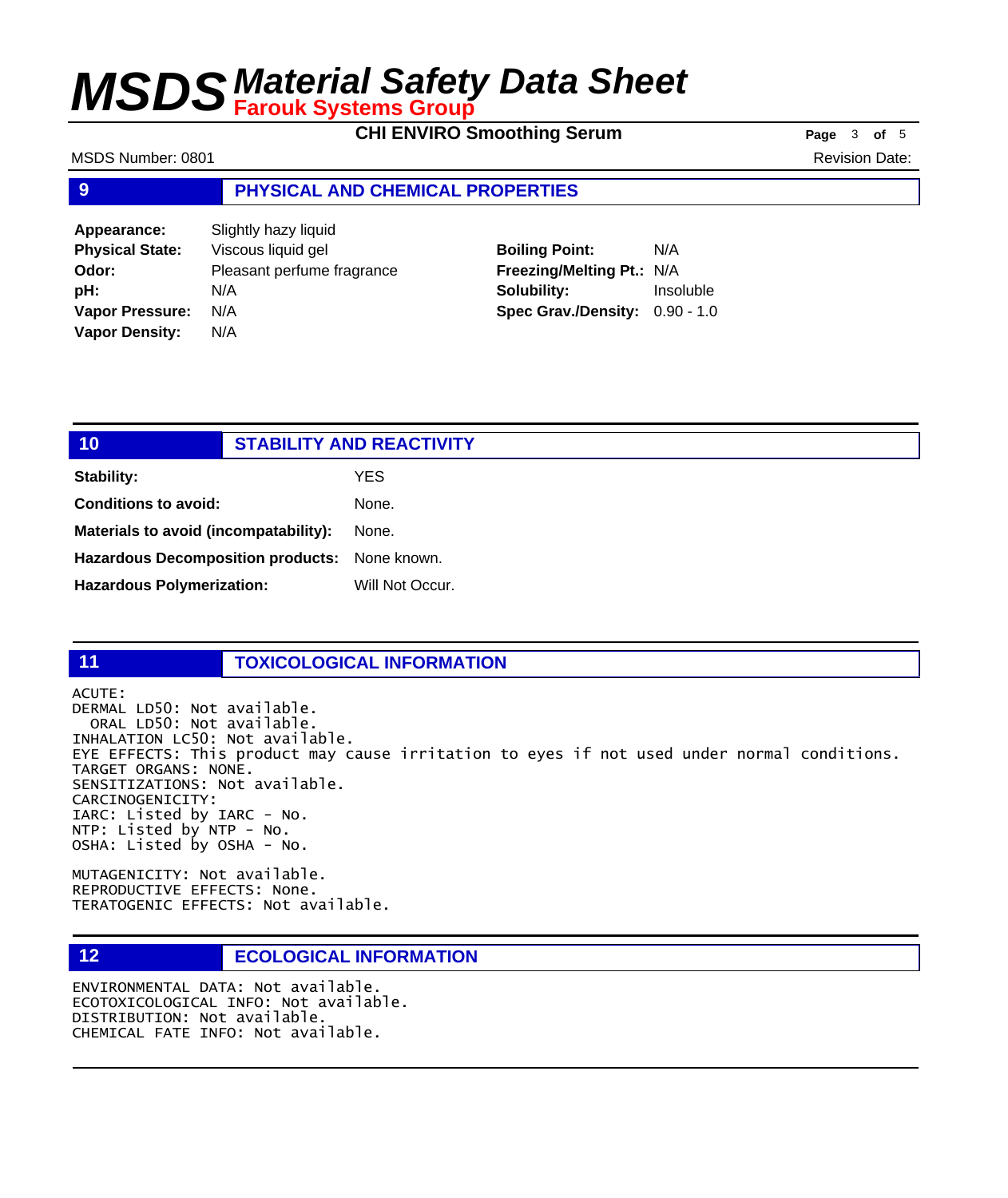**CHI ENVIRO Smoothing Serum Page** <sup>4</sup> **of** <sup>5</sup>

MSDS Number: 0801 Revision Date: 0801

### **13 DISPOSAL CONSIDERATIONS**

US EPA Waste Number and Descriptions:

DISPOSAL METHOD: Controlled release of diluted product into a biological wastewater treatment plant. COMPONENT WASTE NUMBER: No EPA Waste Numbers are applicable for this product's components. DISPOSAL INSTRUCTIONS: Dispose of waste material according to local, state and federal rules and regulations.

**14 TRANSPORT INFORMATION**

This product is not regulated as a hazardous material by the United States (DOT) or Canadian (TDG) transportation regulations.

Outside the United States

DOT CLASSIFICATION: Shipping Name: CHI ENVIRO Smoothing Serum Class: None. Non-regulated, non-hazardous.

IMDG CLASSIFICATION: Shipping Name: CHI ENVIRO Smoothing Serum Class: None. Non-regulated, non-hazardous.

IATA CLASSIFICATION: Shipping Name: CHI ENVIRO Smoothing Serum Class: None. Non-regulated, non-hazardous.

1-800-424-9300 1-703-527-3887 CHEMTREC

# **15 REGULATORY INFORMATION**

UNITED STATES: SARA TITLE III (Superfund Amendments and Reauthorization Act) 311/312 HAZARD CATEGORIES Fire: No. Pressure Generating: No. Reactivity: No. Acute: No. 313 REPORTABLE INGREDIENTS: Not applicable. TITLE III NOTES: None. CERCLA(Comprehensive Response, Compensation, and Liability Act) CERCLA RQ: None. TSCA(Toxic Substance Release Act) TSCA REGULATORY: All ingredients are listed in the TSCA Inventory. CANADA: WHMIS(WORKER HAZARDOUS MATERIAL INFORMATION SYSTEM) This product is WHMIS controlled. CANADIAN INGREDIENT DISCLOSURE LIST: None. CANADIAN ENVIRONMENTAL PROTECTION ACT: All intentional ingredients are listed on the DSL(Domestic Substance List). EUROPEAN COMMUNITY: EU REGULATORY: All intentional ingredients are listed on the European's EINECS Inventory. STATE REGULATIONS: Not available. LOCAL REGULATIONS: Not available.